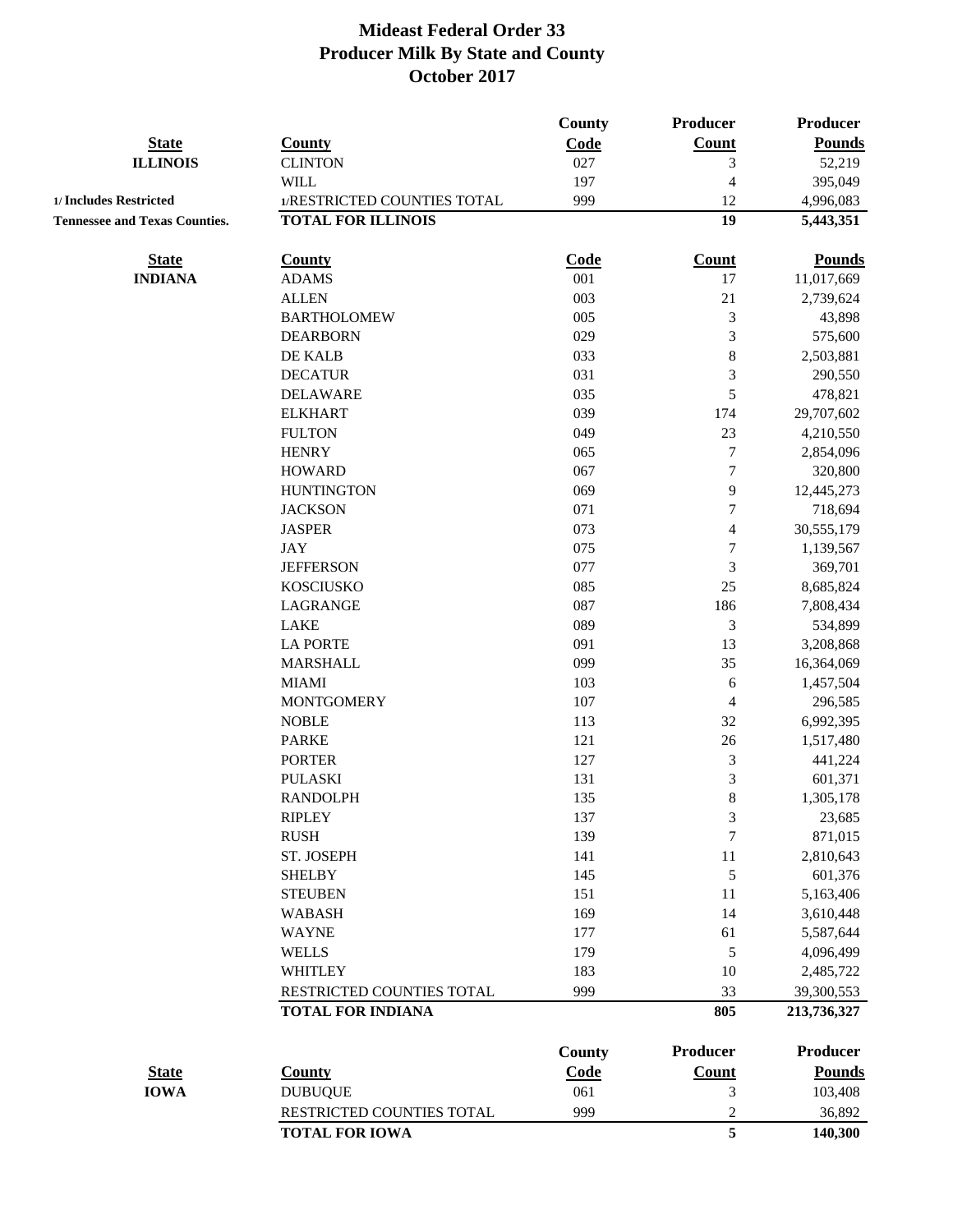|                 |                                  | County | <b>Producer</b> | Producer      |
|-----------------|----------------------------------|--------|-----------------|---------------|
| <b>State</b>    | County                           | Code   | Count           | <b>Pounds</b> |
| <b>KENTUCKY</b> | <b>BARREN</b>                    | 009    | 6               | 80,071        |
|                 | <b>BRACKEN</b>                   | 023    | 4               | 115,287       |
|                 | <b>CHRISTIAN</b>                 | 047    | 7               | 214,214       |
|                 | <b>GREEN</b>                     | 087    | 4               | 44,804        |
|                 | <b>HART</b>                      | 099    | 7               | 44,225        |
|                 | <b>MASON</b>                     | 161    | 3               | 362,926       |
|                 | <b>METCALFE</b>                  | 169    | 7               | 28,150        |
|                 | <b>TODD</b>                      | 219    | 8               | 331,025       |
|                 | <b>WARREN</b>                    | 227    | 4               | 110,002       |
|                 | <b>WASHINGTON</b>                | 229    | 3               | 66,651        |
|                 | <b>RESTRICTED COUNTIES TOTAL</b> | 999    | 15              | 422,724       |
|                 | <b>TOTAL FOR KENTUCKY</b>        |        | 68              | 1,820,079     |

|                 |                           | Countv | Producer | <b>Producer</b> |
|-----------------|---------------------------|--------|----------|-----------------|
| <b>State</b>    | County                    | Code   | Count    | Pounds          |
| <b>MARYLAND</b> | <b>GARRETT</b>            | 023    | 43       | 2,836,392       |
|                 | <b>TOTAL FOR MARYLAND</b> |        | 43       | 2,836,392       |

|                 |                   | <b>County</b> | <b>Producer</b>  | <b>Producer</b> |
|-----------------|-------------------|---------------|------------------|-----------------|
| <b>State</b>    | <b>County</b>     | Code          | Count            | <b>Pounds</b>   |
| <b>MICHIGAN</b> | <b>ALCONA</b>     | 001           | 5                | 1,052,266       |
|                 | <b>ALGER</b>      | 003           | 4                | 232,701         |
|                 | <b>ALLEGAN</b>    | 005           | 55               | 23,879,750      |
|                 | <b>ALPENA</b>     | 007           | 32               | 3,143,312       |
|                 | <b>ARENAC</b>     | 011           | 20               | 7,435,099       |
|                 | <b>BARRY</b>      | 015           | 25               | 27,363,231      |
|                 | <b>BAY</b>        | 017           | 5                | 1,401,793       |
|                 | <b>BERRIEN</b>    | 021           | 8                | 4,498,424       |
|                 | <b>BRANCH</b>     | 023           | 18               | 6,346,748       |
|                 | <b>CALHOUN</b>    | 025           | 20               | 9,687,028       |
|                 | CASS              | 027           | 4                | 647,362         |
|                 | <b>CHARLEVOIX</b> | 029           | $\overline{4}$   | 148,121         |
|                 | <b>CHEBOYGAN</b>  | 031           | 3                | 628,029         |
|                 | <b>CHIPPEWA</b>   | 033           | $\overline{7}$   | 804,303         |
|                 | <b>CLARE</b>      | 035           | 25               | 3,894,848       |
|                 | <b>CLINTON</b>    | 037           | 47               | 66,294,880      |
|                 | <b>DELTA</b>      | 041           | $\overline{4}$   | 436,215         |
|                 | <b>EATON</b>      | 045           | 23               | 2,337,702       |
|                 | <b>GENESEE</b>    | 049           | $\boldsymbol{7}$ | 1,691,151       |
|                 | <b>GLADWIN</b>    | 051           | 6                | 433,675         |
|                 | <b>GRATIOT</b>    | 057           | 34               | 73,738,894      |
|                 | <b>HILLSDALE</b>  | 059           | 24               | 10,530,656      |
|                 | <b>HURON</b>      | 063           | 62               | 83,308,594      |
|                 | <b>INGHAM</b>     | 065           | 22               | 8,461,418       |
|                 | <b>IONIA</b>      | 067           | 44               | 32,135,613      |
|                 | <b>IOSCO</b>      | 069           | 12               | 1,589,954       |
|                 | <b>ISABELLA</b>   | 073           | 36               | 17,525,857      |
|                 | <b>JACKSON</b>    | 075           | 15               | 6,807,562       |
|                 | <b>KALAMAZOO</b>  | 077           | $\boldsymbol{7}$ | 14,431,759      |
|                 | <b>KENT</b>       | 081           | 28               | 13, 147, 187    |
|                 | <b>LAPEER</b>     | 087           | 28               | 3,421,573       |
|                 | <b>LENAWEE</b>    | 091           | 24               | 34, 543, 233    |
|                 | <b>LIVINGSTON</b> | 093           | 11               | 4,839,024       |
|                 | <b>MACOMB</b>     | 099           | 4                | 253,526         |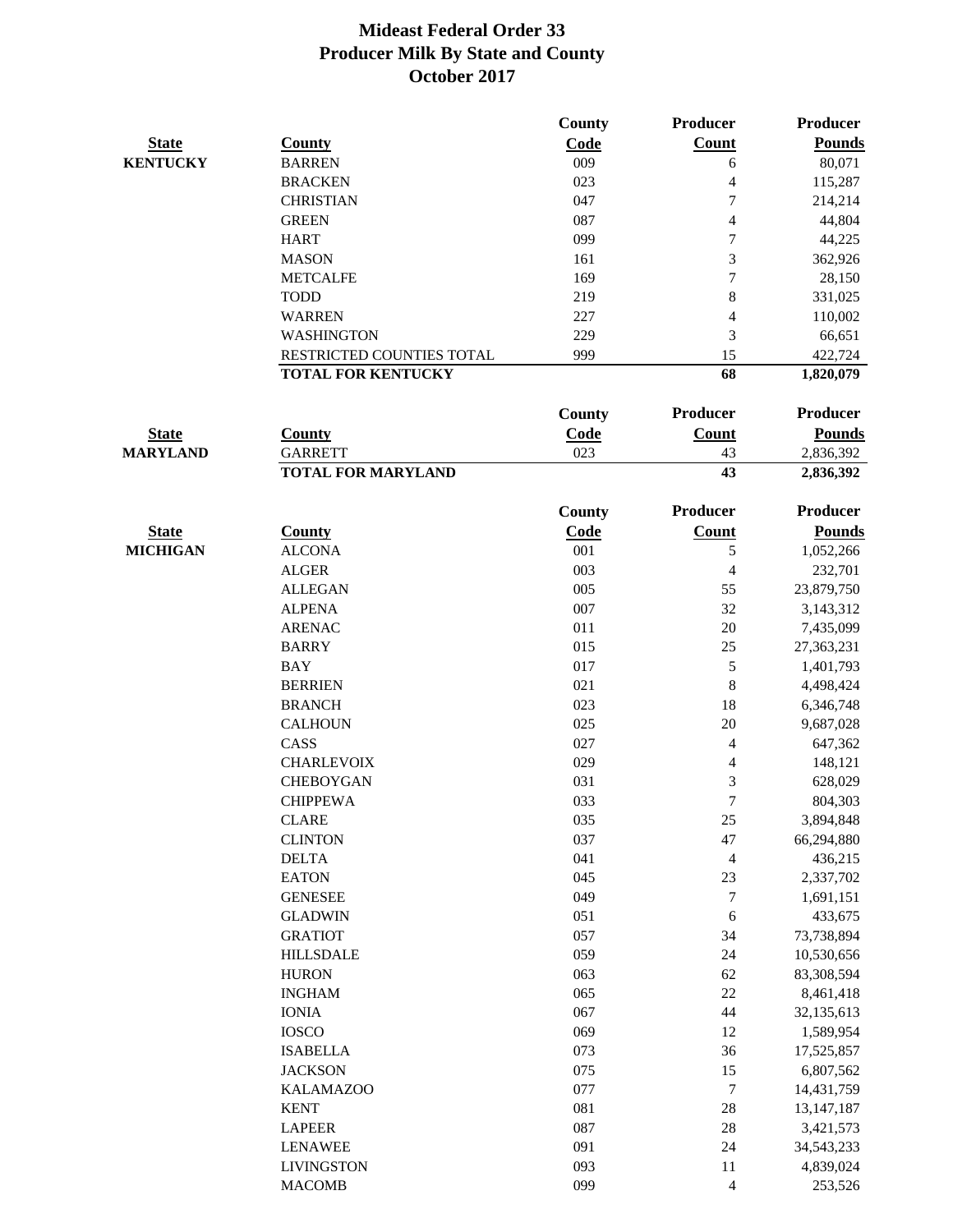|                 |                           | County        |                 | Producer        |
|-----------------|---------------------------|---------------|-----------------|-----------------|
| <b>State</b>    | <b>County</b>             | Code          | Count           | <b>Pounds</b>   |
| <b>MICHIGAN</b> | <b>MARQUETTE</b>          | 103           | 3               | 211,640         |
|                 | <b>MASON</b>              | 105           | 14              | 410,640         |
|                 | <b>MECOSTA</b>            | 107           | 18              | 4,792,787       |
|                 | <b>MENOMINEE</b>          | 109           | 13              | 937,406         |
|                 | <b>MIDLAND</b>            | 111           | $\mathfrak{Z}$  | 303,497         |
|                 | <b>MISSAUKEE</b>          | 113           | 41              | 40,275,743      |
|                 | <b>MONTCALM</b>           | 117           | 50              | 17,054,624      |
|                 | <b>MONTMORENCY</b>        | 119           | 6               | 332,690         |
|                 | <b>MUSKEGON</b>           | 121           | 15              | 13,522,196      |
|                 | <b>NEWAYGO</b>            | 123           | 43              | 7,080,001       |
|                 | <b>OCEANA</b>             | 127           | 7               | 128,655         |
|                 | <b>OGEMAW</b>             | 129           | 36              | 10,587,189      |
|                 | <b>OSCEOLA</b>            | 133           | 34              | 12,761,731      |
|                 | <b>OSCODA</b>             | 135           | 12              | 480,918         |
|                 | <b>OTTAWA</b>             | 139           | 58              | 49,074,239      |
|                 | PRESQUE ISLE              | 141           | $\,8\,$         | 121,451         |
|                 | <b>SAGINAW</b>            | 145           | 15              | 5,242,474       |
|                 | <b>ST. CLAIR</b>          | 147           | $11\,$          | 1,891,502       |
|                 | ST. JOSEPH                | 149           | 23              | 10,123,973      |
|                 | <b>SANILAC</b>            | 151           | 86              | 61,568,766      |
|                 | <b>SHIAWASSEE</b>         | 155           | 17              | 4,880,395       |
|                 | <b>TUSCOLA</b>            | 157           | 38              | 29,916,438      |
|                 | VAN BUREN                 | 159           | 11              | 6,270,936       |
|                 | WASHTENAW                 | 161           | 18              | 3,818,717       |
|                 | <b>WEXFORD</b>            | 165           | 12              | 827,671         |
|                 | RESTRICTED COUNTIES TOTAL | 999           | 20              | 2,310,009       |
|                 | <b>TOTAL FOR MICHIGAN</b> |               | 1,285           | 752,017,776     |
|                 |                           | <b>County</b> | <b>Producer</b> | <b>Producer</b> |
| <b>State</b>    | <b>County</b>             | Code          | <b>Count</b>    | <b>Pounds</b>   |
| <b>NEW YORK</b> | <b>ALLEGANY</b>           | 003           | 3               | 3,003,883       |
|                 | <b>CATTARAUGUS</b>        | 009           | 56              | 16,407,560      |
|                 | <b>CHAUTAUQUA</b>         | 013           | 109             | 26,454,654      |
|                 | <b>CHEMUNG</b>            | 015           | $\overline{4}$  | 1,120,206       |
|                 | ERIE                      | 029           | 13              | 3,155,291       |
|                 | <b>LIVINGSTON</b>         | 051           | 6               | 10,046,060      |
|                 | <b>SCHUYLER</b>           | 097           | 3               | 1,881,258       |
|                 | <b>WYOMING</b>            | 121           | 11              | 25,613,276      |
|                 | RESTRICTED COUNTIES TOTAL | 999           | 8               | 7,195,318       |
|                 | <b>TOTAL FOR NEW YORK</b> |               | 213             | 94,877,506      |
|                 |                           |               | Producer        | <b>Producer</b> |
| <b>State</b>    | <b>County</b>             | <b>Code</b>   | Count           | <b>Pounds</b>   |
| <b>OHIO</b>     | <b>ADAMS</b>              | 001           | 14              | 861,357         |
|                 | <b>ALLEN</b>              | 003           | 3               | 548,174         |
|                 | <b>ASHLAND</b>            | 005           | 54              | 16,203,243      |
|                 | <b>ASHTABULA</b>          | 007           | 29              | 6,166,112       |
|                 | <b>ATHENS</b>             | 009           | 3               | 258,500         |
|                 | <b>AUGLAIZE</b>           | 011           | 35              | 6,680,681       |
|                 | <b>BELMONT</b>            | 013           | 10              | 1,028,237       |
|                 | <b>BROWN</b>              | 015           | 7               | 255,602         |
|                 | CARROLL                   | 019           | 27              | 2,242,955       |
|                 | <b>CHAMPAIGN</b>          | 021           | 9               | 957,787         |
|                 | <b>CLARK</b>              | 023           | 3               | 6,141,761       |
|                 |                           |               |                 |                 |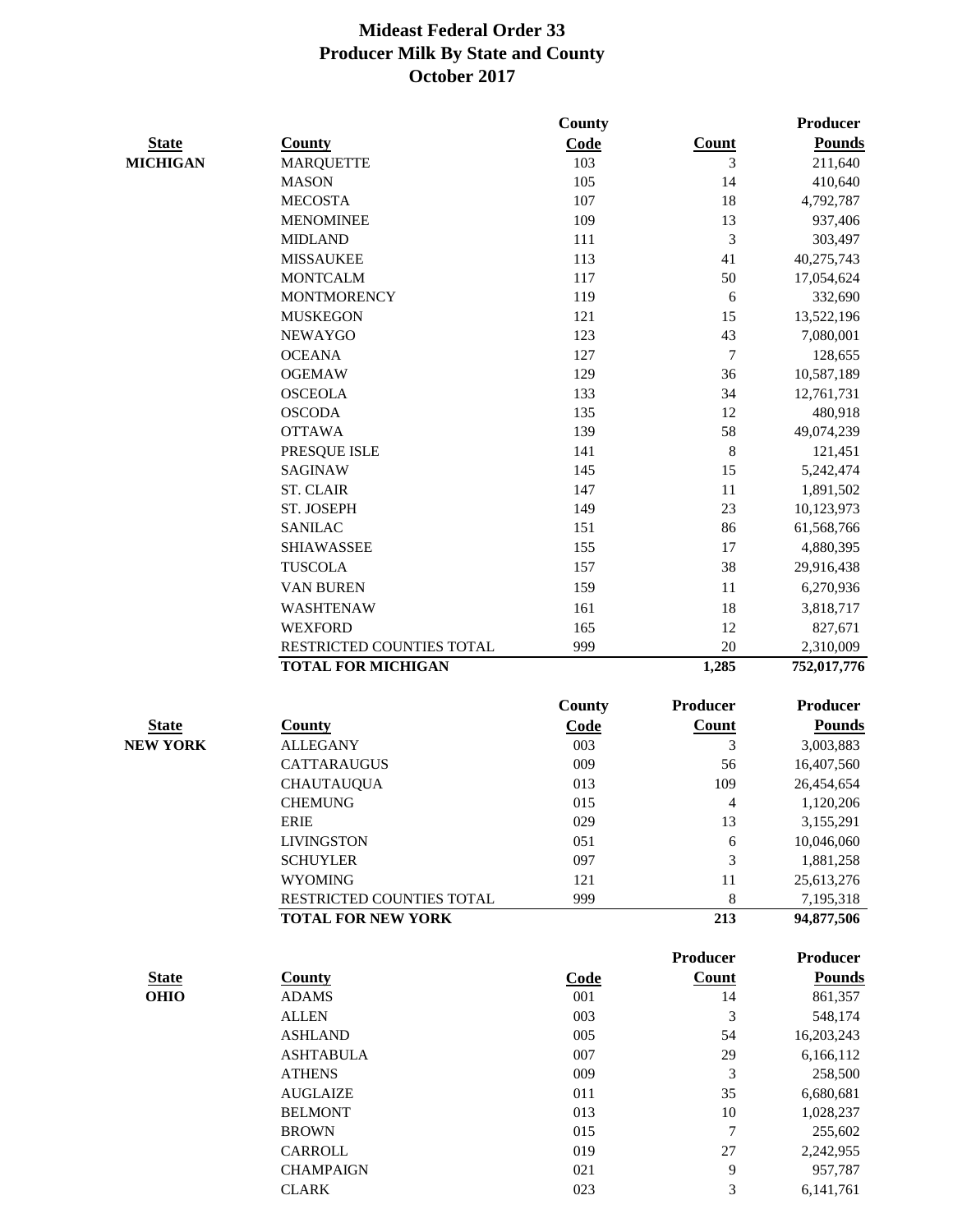|              |                   |      | <b>Producer</b>          | <b>Producer</b> |
|--------------|-------------------|------|--------------------------|-----------------|
| <b>State</b> | <b>County</b>     | Code | <b>Count</b>             | <b>Pounds</b>   |
| <b>OHIO</b>  | <b>COLUMBIANA</b> | 029  | 72                       | 12,911,831      |
|              | COSHOCTON         | 031  | 25                       | 2,751,973       |
|              | <b>CRAWFORD</b>   | 033  | $\,8\,$                  | 3,136,534       |
|              | <b>DARKE</b>      | 037  | 34                       | 9,098,179       |
|              | <b>DEFIANCE</b>   | 039  | 9                        | 7,254,460       |
|              | <b>DELAWARE</b>   | 041  | $\overline{4}$           | 200,652         |
|              | <b>FAIRFIELD</b>  | 045  | 9                        | 589,041         |
|              | <b>FAYETTE</b>    | 047  | $\overline{4}$           | 196,871         |
|              | <b>FULTON</b>     | 051  | 9                        | 5,314,745       |
|              | <b>GEAUGA</b>     | 055  | 49                       | 4,327,736       |
|              | <b>GREENE</b>     | 057  | $\overline{\mathcal{A}}$ | 1,271,512       |
|              | <b>GUERNSEY</b>   | 059  | $\mathfrak{Z}$           | 122,390         |
|              | <b>HANCOCK</b>    | 063  | 3                        | 1,402,325       |
|              | <b>HARDIN</b>     | 065  | 9                        | 10,358,735      |
|              | <b>HARRISON</b>   | 067  | $\sqrt{6}$               | 370,228         |
|              | <b>HENRY</b>      | 069  | $\tau$                   | 3,771,472       |
|              | <b>HIGHLAND</b>   | 071  | 21                       | 1,057,541       |
|              | <b>HOLMES</b>     | 075  | 167                      | 11,273,112      |
|              | <b>HURON</b>      | 077  | 46                       | 6,523,864       |
|              | <b>JACKSON</b>    | 079  | $\overline{4}$           | 66,441          |
|              | <b>JEFFERSON</b>  | 081  | $\overline{7}$           | 624,775         |
|              | <b>KNOX</b>       | 083  | $28\,$                   | 8,188,974       |
|              | <b>LICKING</b>    | 089  | 12                       | 7,955,079       |
|              | <b>LOGAN</b>      | 091  | 25                       | 3,684,388       |
|              | <b>LORAIN</b>     | 093  | 14                       | 1,724,763       |
|              | <b>MADISON</b>    | 097  | $\,8\,$                  | 15,560,998      |
|              | <b>MAHONING</b>   | 099  | 28                       | 5,157,151       |
|              | <b>MARION</b>     | 101  | 5                        | 7,642,922       |
|              | <b>MEDINA</b>     | 103  | $20\,$                   | 3,317,121       |
|              | <b>MEIGS</b>      | 105  | $\sqrt{5}$               | 382,984         |
|              | <b>MERCER</b>     | 107  | 89                       | 27,930,251      |
|              | <b>MIAMI</b>      | 109  | 10                       | 1,095,117       |
|              | <b>MONROE</b>     | 111  | 10                       | 669,613         |
|              | <b>MORGAN</b>     | 115  | $\tau$                   | 1,671,436       |
|              | <b>MORROW</b>     | 117  | $\,$ 8 $\,$              | 2,421,036       |
|              | <b>MUSKINGUM</b>  | 119  | 12                       | 1,099,980       |
|              | <b>PAULDING</b>   | 125  | 6                        | 16,829,420      |
|              | <b>PERRY</b>      | 127  | 3                        | 330,107         |
|              | <b>PICKAWAY</b>   | 129  | 9                        | 511,692         |
|              | <b>PIKE</b>       | 131  | $\tau$                   | 157,512         |
|              | <b>PORTAGE</b>    | 133  | 11                       | 2,748,520       |
|              | <b>PREBLE</b>     | 135  | 9                        | 1,545,998       |
|              | <b>PUTNAM</b>     | 137  | 13                       | 6,053,825       |
|              | <b>RICHLAND</b>   | 139  | 106                      | 11,918,864      |
|              | <b>ROSS</b>       | 141  | 5                        | 134,906         |
|              | <b>SANDUSKY</b>   | 143  | $\,$ 8 $\,$              | 739,212         |
|              | <b>SENECA</b>     | 147  | 3                        | 847,843         |
|              | <b>SHELBY</b>     | 149  | 43                       | 10,411,886      |
|              | <b>STARK</b>      | 151  | 69                       | 12,569,310      |
|              | TRUMBULL          | 155  | 24                       | 4,224,624       |
|              | TUSCAWARAS        | 157  | 138                      | 12,408,427      |
|              | <b>UNION</b>      | 159  | $\,$ 8 $\,$              | 694,708         |
|              | VAN WERT          | 161  | 6                        | 7,260,771       |
|              | <b>WASHINGTON</b> | 167  | 18                       | 3,050,450       |
|              | <b>WAYNE</b>      | 169  | 217                      |                 |
|              |                   |      |                          | 50,129,655      |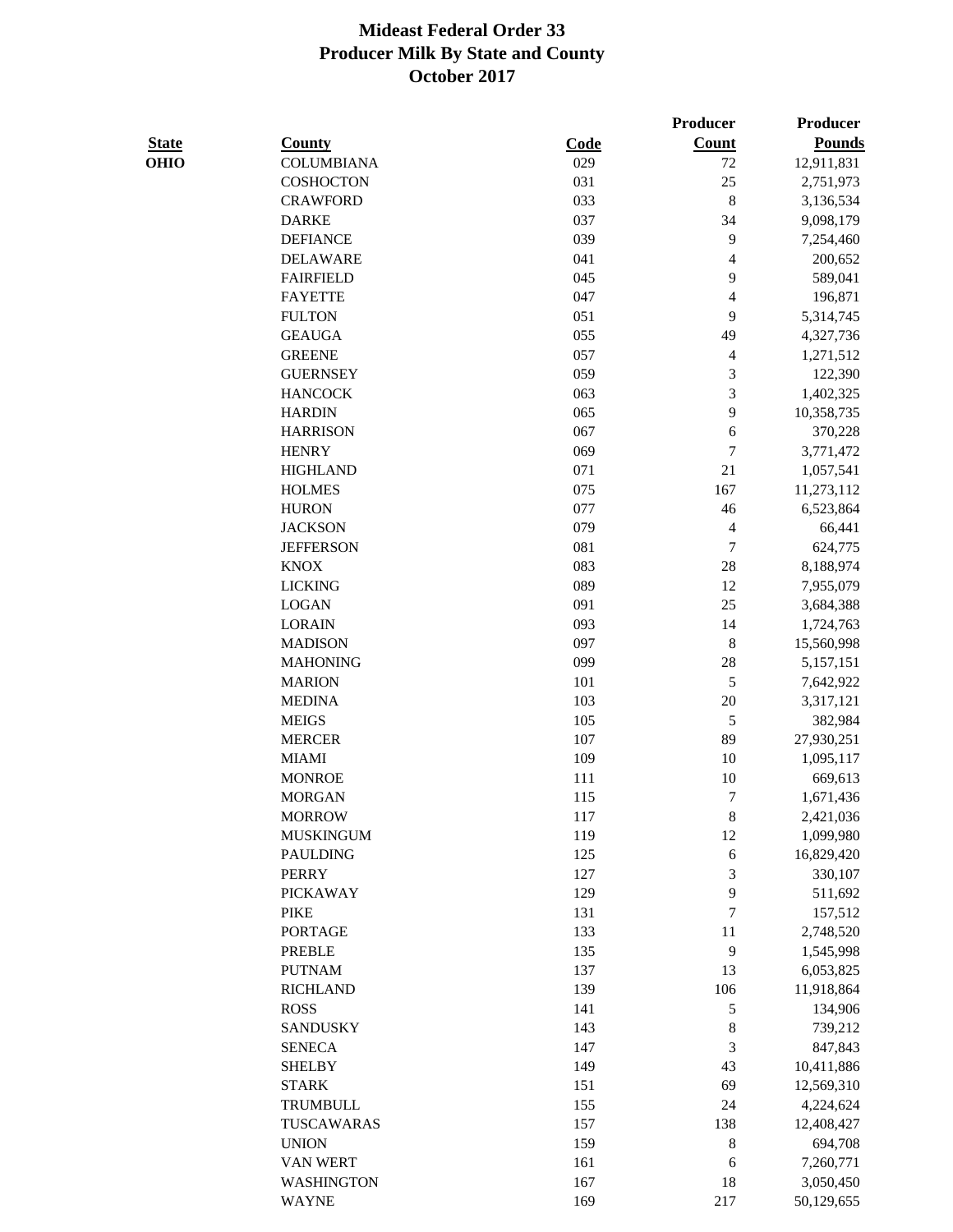|                      |                                                     |               | Producer         | <b>Producer</b>         |
|----------------------|-----------------------------------------------------|---------------|------------------|-------------------------|
| <b>State</b>         | <b>County</b>                                       | Code          | Count            | <b>Pounds</b>           |
| <b>OHIO</b>          | <b>WILLIAMS</b>                                     | 171           | 3                | 8,570,409               |
|                      | <b>WOOD</b>                                         | 173           | 6                | 9,877,165               |
|                      | <b>WYANDOT</b>                                      | 175           | 6                | 645,418                 |
|                      | RESTRICTED COUNTIES TOTAL                           | 999           | 20               | 1,702,904               |
|                      | <b>TOTAL FOR OHIO</b>                               |               | 1,713            | 375,834,265             |
|                      |                                                     | <b>County</b> | Producer         | <b>Producer</b>         |
| <b>State</b>         | <b>County</b>                                       | Code          | Count            | <b>Pounds</b>           |
| <b>PENNSYLVANIA</b>  | <b>ARMSTRONG</b>                                    | 005           | 22               | 2,943,614               |
|                      | <b>BEAVER</b>                                       | 007           | 21               | 1,228,629               |
|                      | <b>BRADFORD</b>                                     | 015           | 5                | 1,578,232               |
|                      | <b>BUTLER</b>                                       | 019           | 27               | 3,423,182               |
|                      | <b>CAMBRIA</b>                                      | 021           | 9                | 1,686,425               |
|                      | <b>CENTRE</b>                                       | 027           | 8                | 500,331                 |
|                      | <b>CLARION</b>                                      | 031           | 24               | 2,828,295               |
|                      | <b>CLEARFIELD</b>                                   | 033           | 8                | 756,193                 |
|                      | <b>CLINTON</b>                                      | 035           | 11               | 98,605                  |
|                      | <b>COLUMBIA</b>                                     | 037           | 10               | 336,152                 |
|                      | <b>CRAWFORD</b>                                     | 039           | 116              | 18,673,114              |
|                      | ${\rm ELK}$                                         | 047           | $\,8\,$          | 529,387                 |
|                      | <b>ERIE</b>                                         | 049           | 56               | 4,983,913               |
|                      | <b>FAYETTE</b>                                      | 051           | $22\,$           | 2,481,168               |
|                      | <b>FOREST</b>                                       | 053           | 3                | 239,052                 |
|                      | <b>INDIANA</b>                                      | 063           | 47               | 7,531,655               |
|                      | <b>JEFFERSON</b>                                    | 065           | 21               | 2,143,491               |
|                      | <b>LAWRENCE</b>                                     | 073           | 31               | 6,084,339               |
|                      | <b>MERCER</b>                                       | 085           | 59               | 7,442,945               |
|                      | <b>SOMERSET</b>                                     | 111           | 60               | 4,011,884               |
|                      | <b>VENANGO</b>                                      | 121           | 7                | 849,378                 |
|                      | <b>WARREN</b>                                       | 123           | 30               | 1,369,305               |
|                      | <b>WASHINGTON</b>                                   | 125           | 25               | 2,649,008               |
|                      | <b>WESTMORELAND</b>                                 | 129           | 34               | 5,132,791               |
|                      | RESTRICTED COUNTIES TOTAL<br>TOTAL FOR PENNSYLVANIA | 999           | 15<br>679        | 1,550,129<br>81,051,217 |
|                      |                                                     |               |                  |                         |
|                      |                                                     | County        | <b>Producer</b>  | <b>Producer</b>         |
| <b>State</b>         | <b>County</b>                                       | Code          | <b>Count</b>     | <b>Pounds</b>           |
| <b>UTAH</b>          | <b>ADAMSVILLE</b>                                   | 001           | 3                | 1,634,131               |
|                      | <b>PIUTE</b>                                        | 031           | 3                | 935,679                 |
|                      | RESTRICTED COUNTIES TOTAL                           | 999           | 3                | 1,146,552               |
|                      | <b>TOTAL FOR WEST VIRGINIA</b>                      |               | $\boldsymbol{9}$ | 3,716,362               |
|                      |                                                     | <b>County</b> | <b>Producer</b>  | <b>Producer</b>         |
| <b>State</b>         | <b>County</b>                                       | Code          | Count            | <b>Pounds</b>           |
| <b>WEST VIRGINIA</b> | <b>BROOKE</b>                                       | 009           | 3                | 142,812                 |
|                      | <b>JACKSON</b>                                      | 035           | 3                | 106,175                 |
|                      | <b>MASON</b>                                        | 053           | $\tau$           | 225,300                 |
|                      | <b>OHIO</b>                                         | 069           | 5                | 185,787                 |
|                      | <b>PRESTON</b>                                      | 077           | 5                | 711,585                 |
|                      | RESTRICTED COUNTIES TOTAL                           | 999           | 10               | 404,505                 |
|                      | TOTAL FOR WEST VIRGINIA                             |               | 33               | 1,776,164               |